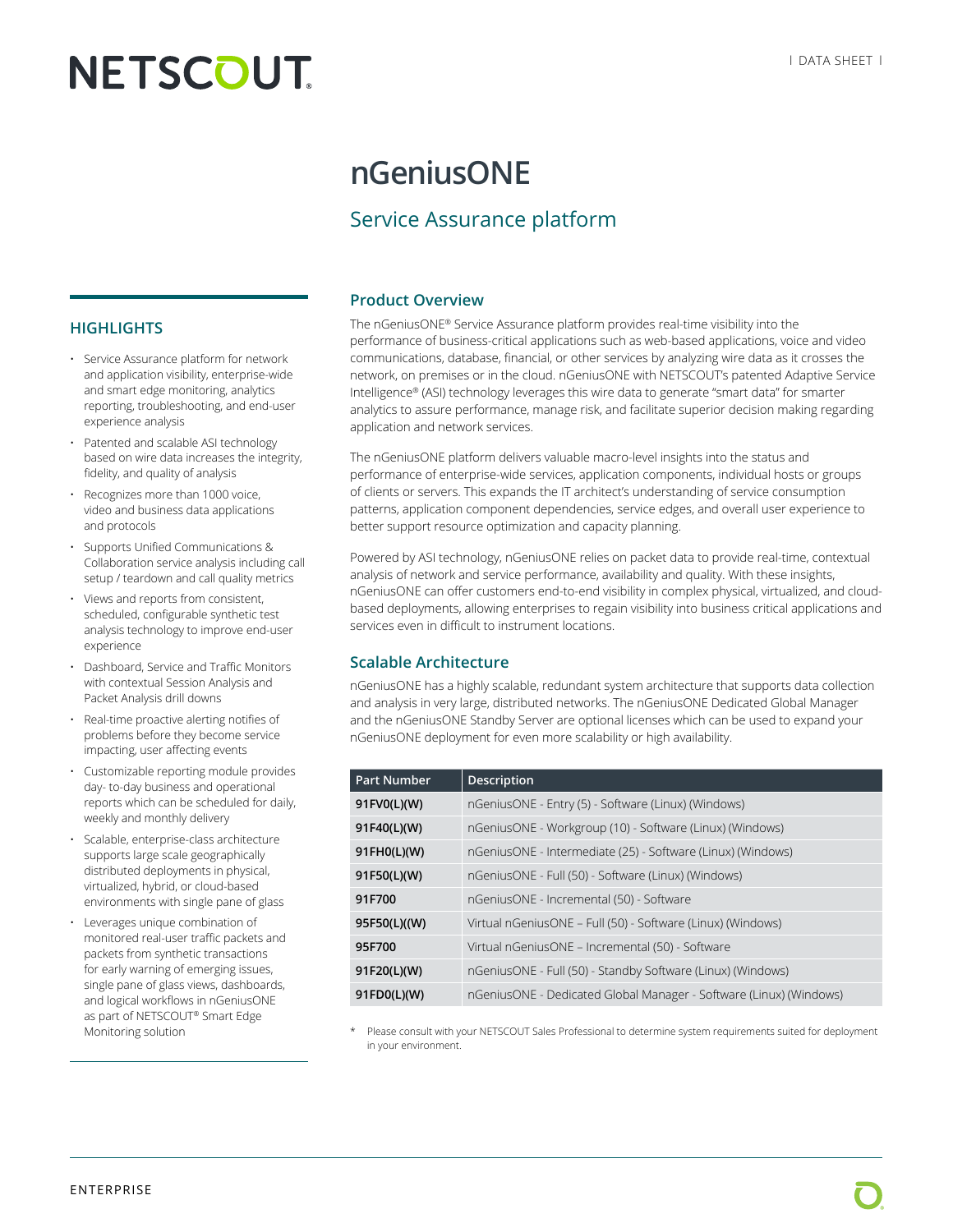

#### **Fast Triage for Complex Problems**

The nGeniusONE platform enables IT teams to identify the root cause for performance issues impacting the prompt delivery of application services occurring across the service delivery environment, including client edges, network edges, and data center / cloud service edges. With this end-to-end view, IT teams can quickly triage performance issues even in complex multi-vendor environments, ultimately reducing Mean Time to Repair (MTTR). The nGeniusONE platform provides IT teams with an efficient top-down approach to situational analysis, problem identification, service troubleshooting, and resolution. Using a consistent set of service-oriented workflows, the nGeniusONE platform enables seamless, contextual transitioning across multiple layers of analysis. These workflows allow the nGeniusONE platform to facilitate efficient and informed hand-off of incident response tasks across different IT groups which fosters IT team collaboration, improving their ability to quickly identify service quality issues.

The nGeniusONE platform streamlines service delivery management by providing the following key analysis layers:

- **Service Dashboard** Delivers realtime health status, metrics, alarms, and intelligent early warnings for enterprise applications and other service enablers, allowing IT teams to focus efforts where they are most needed.
- **Service Dependency Map** Provides visibility into the dependencies among various components. This feature enables IT teams to analyze the service delivery environment and discover the client-server relationships and their performance. Provide insights into critical business applications such as Web Services, DNS, Voice Call Quality, Database Applications, SSL Certificates, and others. Each specialized monitor breaks out performance metrics by specific message types, enabling IT teams to dig deeper into the application and rapidly identify the scope and root cause of performance degradations.
- **Universal Monitor** Enables IT teams to quickly triage and isolate the sources contributing to application performance degradation. Provides a consolidated view of application request workloads, number of new and existing sessions for each server, application and network latencies, and network errors, delivering holistic visibility into the performance of all servers supporting the service. This universal monitor can be used to investigate any application, whether off the shelf or custom.
- **Session Analysis** Enables session-level analysis with multi-segment hop by hop transaction-level detail.
- **Packet Analysis** Enables deep-dive, protocol-level analysis with advanced filter, decode comparison, and expert analysis.